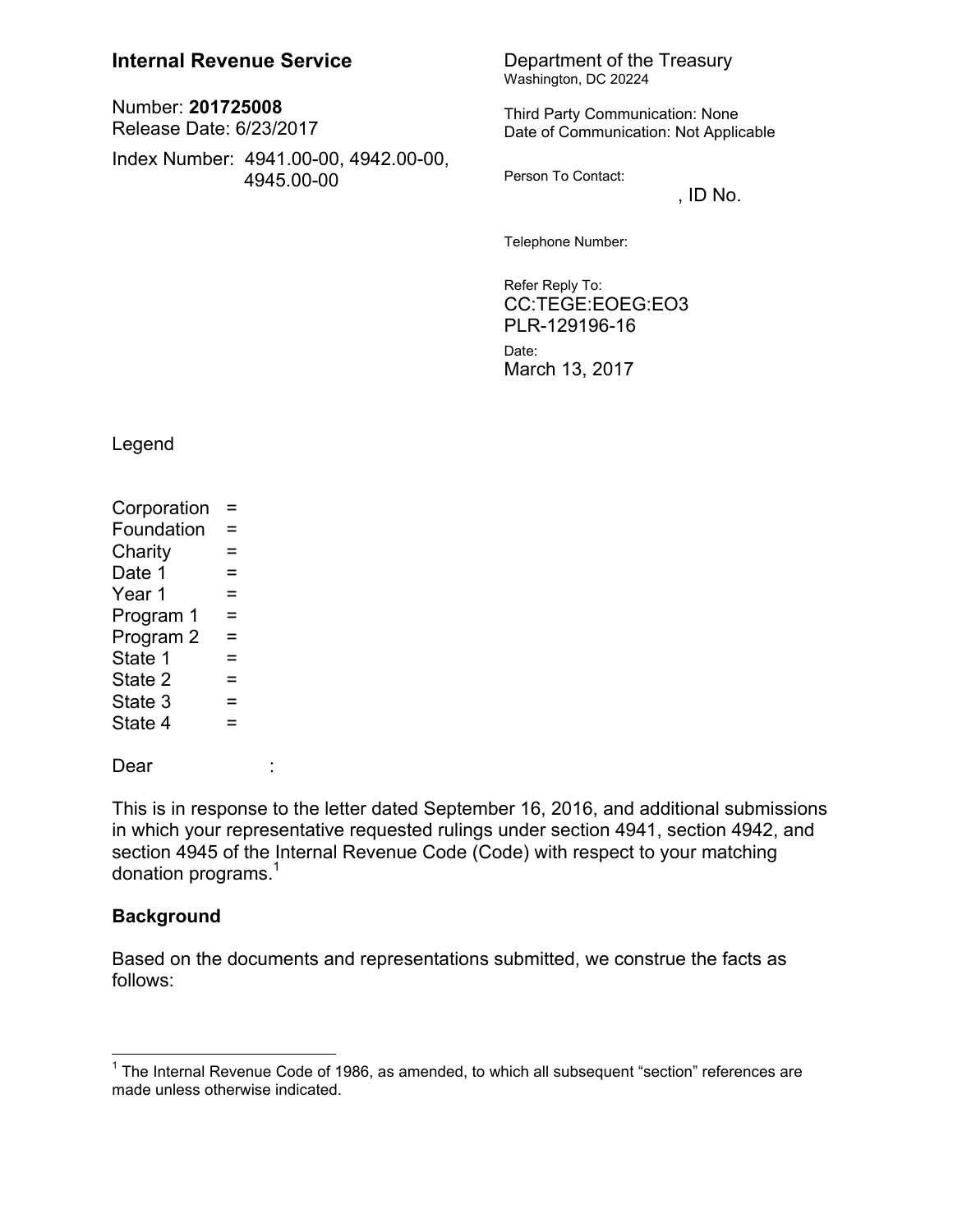Corporation is the sole contributor to Foundation. Foundation is described in section 501(c)(3) and is classified as a private foundation under section 509(a). Corporation and Foundation have the same officers and directors.

Corporation provides its employees with two matching donation programs. Foundation represents that Corporation's matching donation programs are not employee benefits. Foundation further represents that Corporation has no legal obligation to continue the matching donation programs and could discontinue either or both of them at any time.

Under Program 1, when a Corporation employee makes a charitable contribution to a public charity described in section 501(c)(3), Corporation makes a corresponding charitable contribution to Charity, which is a public charity described in section 501(c)(3), in an amount equal to 50 percent of the individual's contribution.

Under Program 2, when a Corporation employee performs volunteer service hours for a public charity described in section 501(c)(3), Corporation contributes a certain amount to a section 501(c)(3) public charity selected by the employee, which could be the service-recipient organization. The amount of Corporation's contribution depends on the number of hours volunteered by the employee and is subject to an annual limit. Corporation uses a third party vendor to verify the public charity status of the servicerecipient organization.

Corporation intends to cease maintaining its matching donation programs, except with respect to contributions to organizations located in State 1, State 2, State 3, and State 4, and Foundation will then began matching donation programs for contributions by Corporation's employees to organizations in all other jurisdictions. The matching donation programs maintained by Foundation will be identical to the programs maintained by Corporation, and will contain the following requirements: (1) Foundation will not satisfy an employee's pledge of a donation; (2) Foundation will not make any donations to any organization that it controls or that is controlled by one or more disqualified persons (with respect to Foundation); (3) the recipient organization must have an IRS determination letter that it is tax-exempt as an organization described under section 501(c)(3), and is a public charity that is not a supporting organization; (4) Foundation has the discretion to refuse to make a matching donation and may modify or end the matching donation programs at any time; and (5) employee contributions are not eligible for Foundation's matching donation programs when the employee receives anything in return for the donation. Foundation will add the following additional restrictions to its matching donation programs: (1) Foundation will not match any donations that were made under the Corporation's matching donation programs; and (2) Foundation will not match any employee donations made pursuant to the portion of Corporation's matching donation programs retained by Corporation for donations to organizations located in State 1, State 2, State 3, and State 4. A third-party vendor will verify the public charity status of the organizations involved.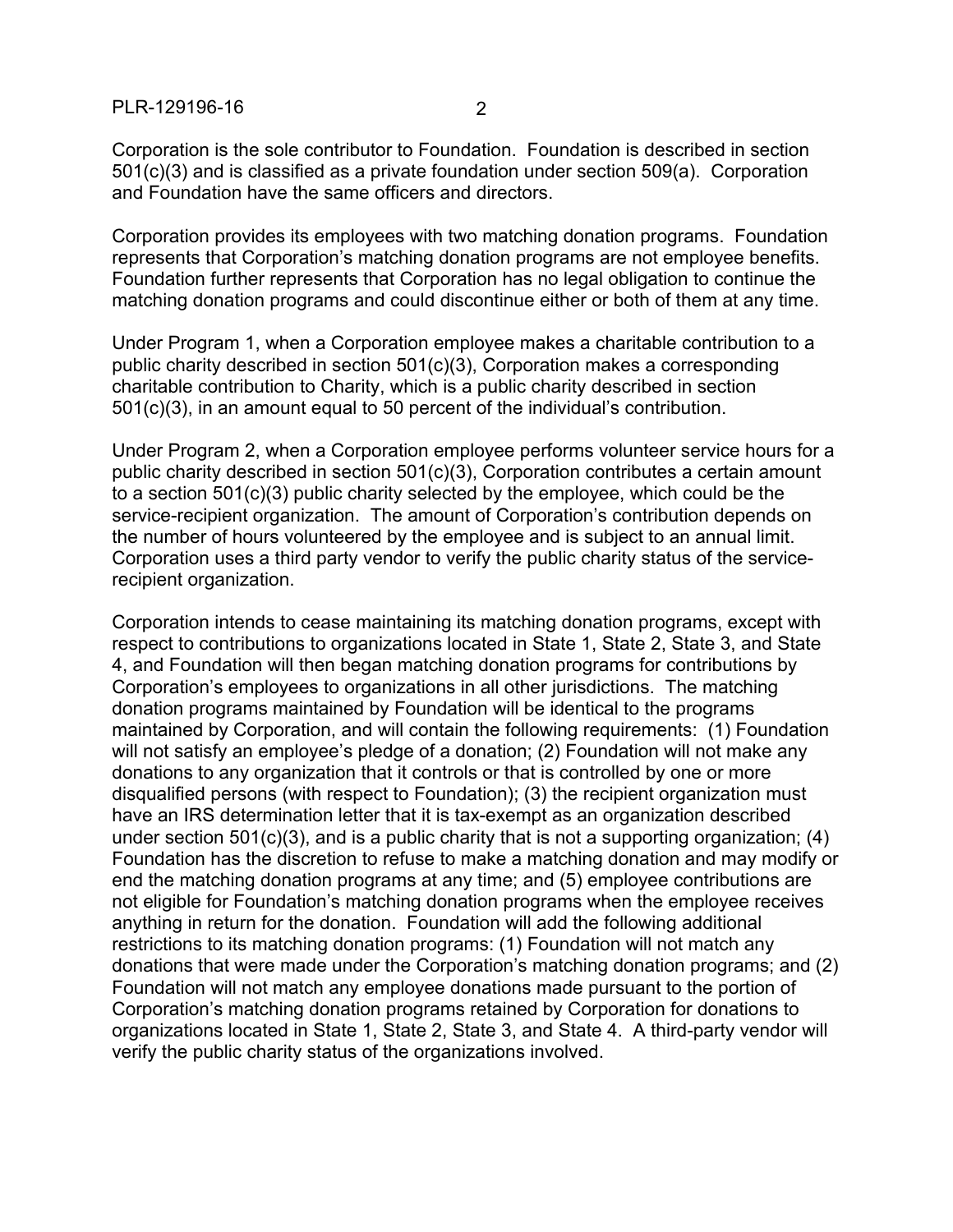Corporation will continue to conduct its matching donation programs with respect to contributions to organizations located in State 1, State 2, State 3, and State 4 pursuant to existing contractual commitments with third parties and certain governmental officials.

Corporation previously maintained a third matching donation program for its employees, but Foundation has maintained that program for Corporation's employees since Year 1. On Date 1, the IRS issued a private letter ruling to Foundation regarding its commencement and Corporation's cessation of the third matching donation program. Foundation is seeking the current ruling because it hopes to capitalize on efficiencies by having a single entity operate all three matching donation programs.

## **Rulings Requested, Law, and Analysis**

Requested Ruling 1:

1. *The donations made through the matching donation programs that are currently provided by Corporation for its employees and that will be provided by Foundation for Corporation's employees do not constitute self-dealing under section 4941.*

Section 507(d)(2)(A) defines a substantial contributor as any person who contributed or bequeathed an aggregated amount of more than \$5,000 to a private foundation, if such amount is more than 2 percent of the total contributions and bequests received by the foundation before the close of the taxable year of the foundation in which the contribution or bequest is received by the foundation from such person.

Section 4941(a) imposes an excise tax on each act of self-dealing between a disqualified person and a private foundation. Taxes are imposed on both the self-dealers involved in an act of self-dealing and on any foundation managers who knowingly participate in an act of self-dealing. Even though section 4941 does not impose a tax on a private foundation when an act of self-dealing occurs, a foundation with respect to which there has been an act of self-dealing is required to report it on its annual information return, which is the Form 990-PF in this case.

Section 4941(d)(1) provides that the term self-dealing includes any direct or indirect transfer to, or use by, or for the benefit of, a disqualified person of the income or assets of a private foundation. The term self-dealing includes the furnishing of goods, services, or facilities between a disqualified person and a private foundation. The term also includes the payment of compensation (or payment or reimbursement of expenses) by a private foundation to a disqualified person.

Section 4946(a)(1) provides, in part, that the term disqualified person includes, with respect to a private foundation, a person who is a substantial contributor to the foundation,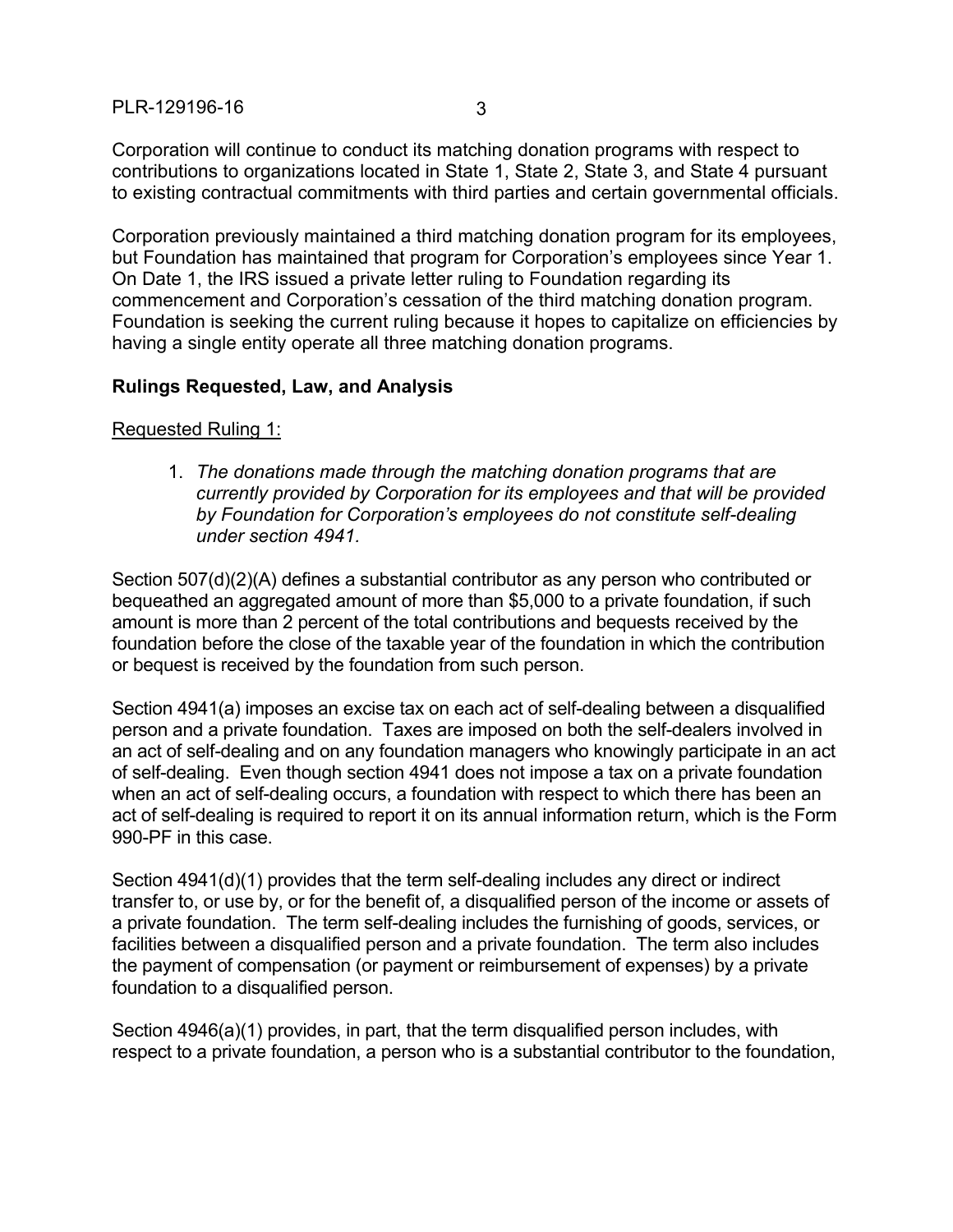foundation manager, or a member of the family of a substantial contributor or foundation manager.

Section 4946(a)(2) provides that the term substantial contributor means a person who is described in section 507(d)(2).

Section 4946(b) defines a foundation manager as an officer, director, or trustee of a private foundation, and with respect to any act (or failure to act), the employees of the foundation having authority or responsibility with respect to such act (or failure to act).

Treas. Reg. § 53.4941(d)-2(f)(1) provides that if a private foundation makes a grant or other payment which satisfies the legal obligation of a disqualified person, such grant or payment shall ordinarily constitute an act of self-dealing.

Treas. Reg. § 53.4941(d)-2(f)(2) provides that the fact that a disqualified person receives an incidental or tenuous benefit from the use by a foundation of its income or assets will not, by itself, make such use an act of self-dealing. Thus, the public recognition a person may receive, arising from the charitable activities of a private foundation to which such person is a substantial contributor, does not in itself result in an act of self-dealing because generally the benefit is incidental and tenuous. For example, a grant by a private foundation to an organization described in section 509(a)(1), (2), or (3) will not be an act of self-dealing merely because one of the organization's officers, directors, or trustees is also a manager of or a substantial contributor to the foundation.

Treas. Reg. § 53.4941(d)-2(f)(9), Example 2, gives the following situation. Private foundation X established a program to award scholarship grants to the children of employees of corporation M, a substantial contributor to X. After disclosure of the method to carrying out such program, X received a determination letter from the IRS stating that X is exempt under section  $501(c)(3)$ , that contributions to X are deductible under section 170, and that X's scholarship program qualifies under section  $4945(q)(1)$ . A scholarship grant to a person not a disqualified person with respect to X paid or incurred by X in accordance with such program shall not be an indirect act of self-dealing between X and M.

Rev. Rul. 73-407, 1973-2 C.B. 383, holds that a contribution by a private foundation to a public charity made on the condition that the public charity change its name to that of the foundation's substantial contributor for at least 100 years does not constitute an act of selfdealing.

Rev. Rul. 77-160, 1977-1 C.B. 351, concerns the issue of whether payment by a private foundation of a disqualified person's church membership dues constitutes an act of selfdealing. The revenue ruling holds that the payment is not an incidental or tenuous benefit within the meaning of Treas. Reg. § 53.4941(d)-2(f)(2), because the foundation's payment results in a direct economic benefit to the disqualified person. The foundation's payment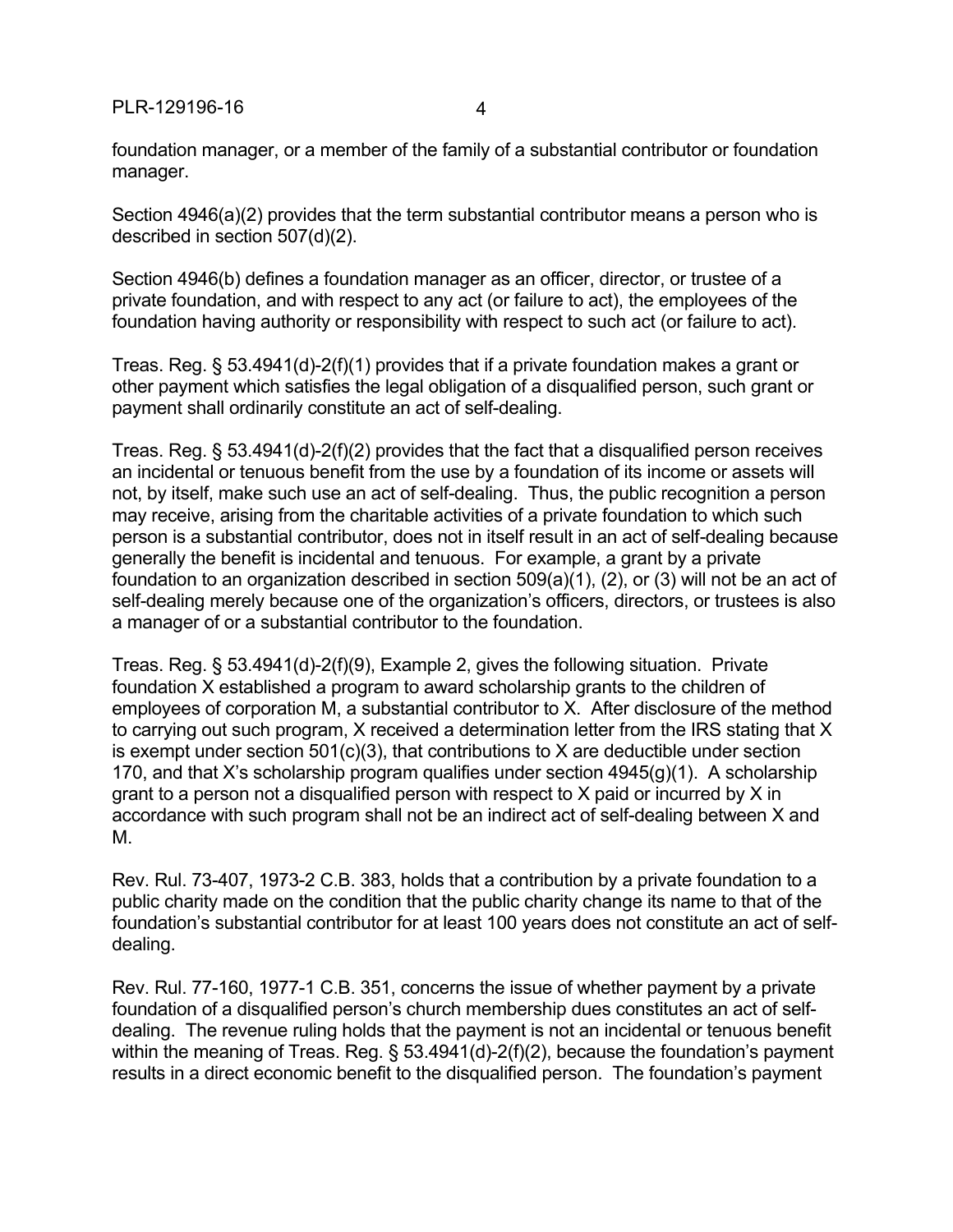of the membership dues was a substitute for an obligation belonging to the disqualified person. As a result of the payment, the disqualified person was entitled to participate in the activities of the congregation. Consequently, the payment of the membership dues by the private foundation is an act of self-dealing under section  $4941(d)(1)(E)$ .

Rev. Rul. 80-310, 1980-2 CB 319, holds that private foundation grants to an educational institution for engineering instruction are not an act of self-dealing, even though a corporation, a disqualified person, intended to hire graduates of the engineering program and to encourage its employees to participate in the engineering program. The revenue ruling notes that an incidental or tenuous benefit occurs when a disqualified person's general reputation or prestige is enhanced by public acknowledgement of some specific donation by such person, when a disqualified person receives some other relatively minor benefit of an indirect nature, or when a disqualified person merely participates to a wholly incidental degree in the fruits of some charitable program that is of broad public interest to the community. The revenue ruling states that, because the engineering program is of broad public interest to the community, and because the corporation competes on an equal basis for the program's graduates and its employees compete with the general public for admission, the corporation receives only an incidental or tenuous benefit from the grant by the private foundation to the educational institution.

Rev. Rul. 85-162, 1985-2 C.B. 275, concludes that self-dealing does not occur where a private foundation makes loans to public charities for construction projects in disadvantaged areas where the contractors doing the construction could be ordinary customers of a bank, that is a disqualified person with respect to the foundation. The ruling states that the bank would receive only an incidental or tenuous benefit if the public charities used the loan proceeds to pay the contractors who might be ordinary customers of the bank.

In this case, Corporation is the sole contributor to Foundation. Accordingly, Corporation is a disqualified person under section 4946(a)(1)(A), and any use of Foundation's assets by, or for the benefit of, Corporation would be an act of self-dealing. Foundation stipulates that it will not make any grants to an organization which it controls or which is controlled by a disqualified person. Foundation also stipulates that it will not match any donation that was made under a donation matching program maintained by Corporation. Foundation further stipulates that the donations made by Corporation under Corporation's matching donation programs are not employee benefits and Corporation is not and has never been obligated to continue its matching donation programs. Foundation also stipulates that only organizations described in section 501(c)(3) and that are classified as public charities are eligible to receive donations under the matching donation programs.

Section 53.4941(d)-2(f)(2) of the Regulations states that an act of self-dealing does not occur when a disqualified person receives an incidental or tenuous benefit from a private foundation's use of its income or assets, absent other facts. The regulations also state that the public recognition a disqualified person may receive from a private foundation's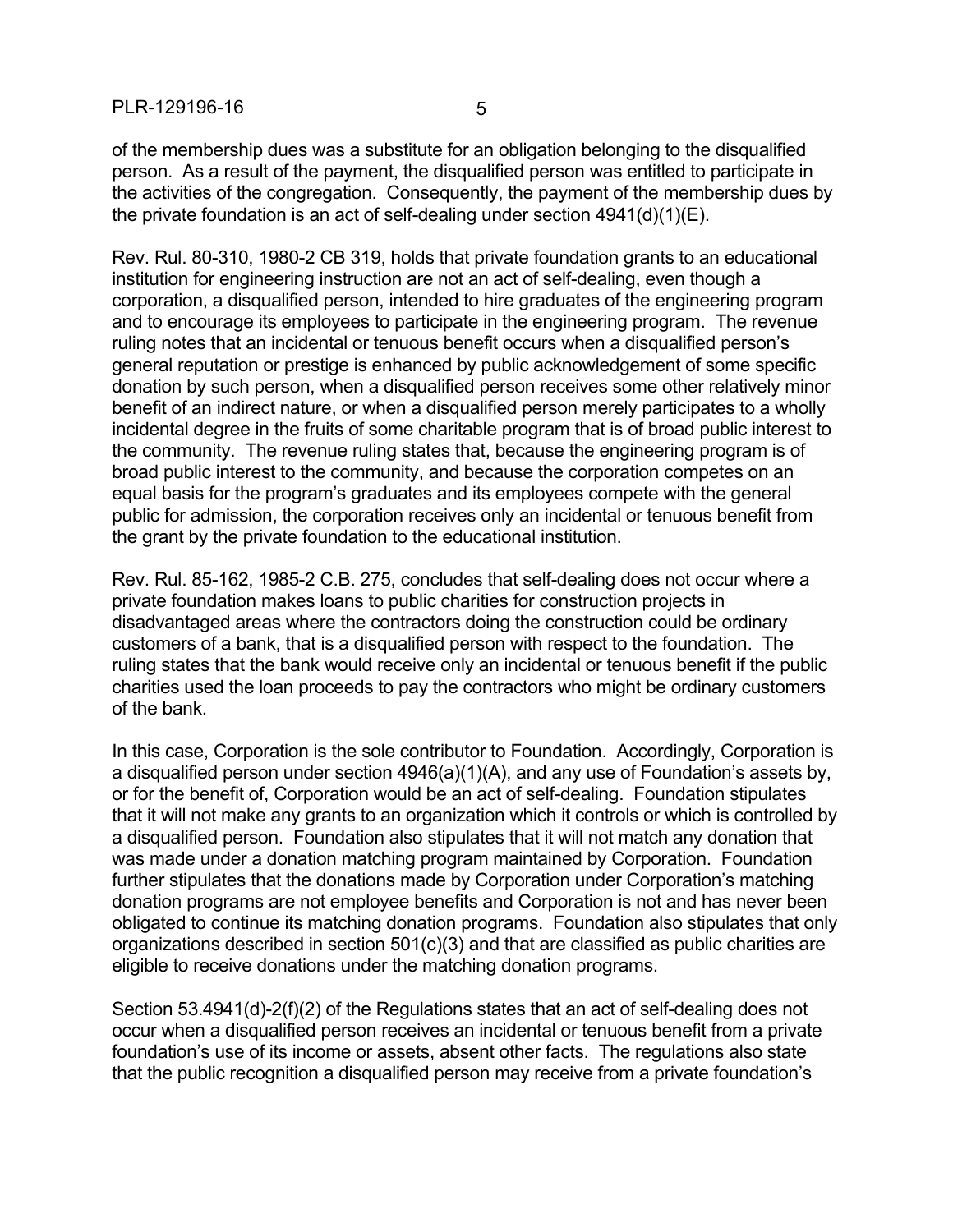charitable activities does not, by itself, result in an act of self-dealing because, generally, such benefit is incidental and tenuous.

Pursuant to the stipulations made be Foundation, it will not match any donation that was made under a donation matching program maintained by Corporation. Most of the benefit from Foundation's matching donation programs will go to the public charities that receive the matched donations. Corporation will nevertheless benefit from Foundation's matching donation programs because it will receive favorable public recognition and good will. It may also experience a happier and more loyal work force. These benefits, however, are similar to the incidental or tenuous benefits described in Treas. Reg. § 53.4941(d)-2(f)(2). Thus, they do not, by themselves, constitute self-dealing.

## Requested Ruling 2:

*2. The donations provided by Foundation through its matching donation programs for Corporation's employees will be "qualified distributions" under section 4942(g) of the Code.*

Section 4942(a) generally imposes a tax on the undistributed income of a private foundation (other than an operating foundation under section 4942(j)(3)) for any taxable year, that has not been distributed before the first day of the second (or any succeeding) taxable year following such taxable year.

Section 4942(c) defines undistributed income for any taxable year as the amount by which the distributable amount for such taxable year, exceeds the qualifying distributions made out of such distributable amount for such taxable year.

Section 4942(g)(1) defines qualifying distribution as (A) any amount paid to accomplish one or more purposes described in section 170(c)(2)(B), other than any contribution to (i) an organization controlled by the foundation or one or more disqualified persons, or (ii) a private foundation which is not an operating foundation, except as otherwise provided; or (B) any amount paid to acquire an asset used directly in carrying out one or more purposes described in section 170(c)(2)(B).

Treas. Reg. § 53.4942(a)-3(a)(2) defines the term qualifying distribution, in relevant part, as any amount (including program related investments and reasonable and necessary administrative expenses) paid to accomplish one or more purposes described in section  $170(c)(1)$  or  $(2)(B)$ , other than any contribution to a private foundation which is not an operating foundation or to an organization controlled (directly or indirectly) by the contributing private foundation or one or more disqualified persons with respect to such foundation.

Under section 4942, a qualifying distribution includes any amount paid to a public charity that is not controlled by the contributing private foundation in order to accomplish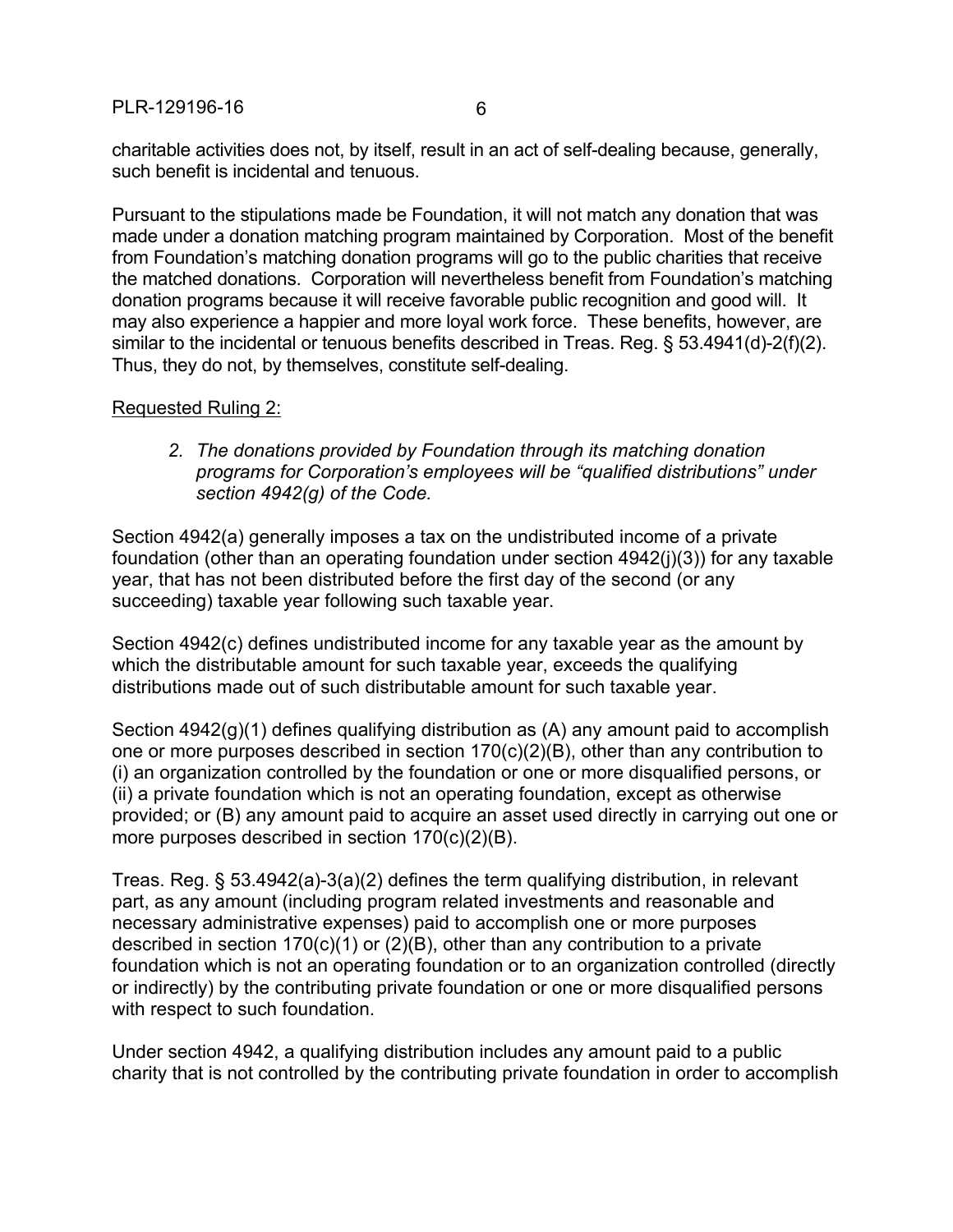one or more purposes described in section 170(c)(1) or (2)(B). Foundation represents that it will only match contributions made to an organization that has received an IRS determination letter that it is tax-exempt as an organization described under section 501(c)(3) and is a public charity under sections 509(a)(1) or (a)(2). Foundation also represents that it will not make any matching contributions to any organization that it controls or that is controlled by its disqualified persons. Accordingly, based on these representations, Foundation's contributions under its matching donation programs will constitute qualifying distributions.

#### Requested Ruling 3:

*3. The donations provided by Foundation through its matching donation programs for Corporation's employees will not be "taxable expenditures" under section 4945(d) of the Code.*

Section 4945(a) imposes a 20 percent tax on each taxable expenditure of a private foundation.

Section 4945(d) defines taxable expenditure as any amount paid or incurred by a private foundation as a grant to an organization unless such organization is described in section 509(a)(1) or (a)(2), or the private foundation exercises expenditure responsibility with respect to such grant in accordance with section 4945(h). Section 4945 further defines taxable expenditure as any amount paid for any purpose other than one specified in section 170(c)(2)(B).

Treas. Reg. § 53.4945-5(a)(1) provides that the term taxable expenditure includes any amount paid or incurred by a private foundation as a grant to an organization (other than an organization described in section 509(a)(1), (2), or (3) (other than one described in section 4942(g)(4)(A)), unless the private foundation exercises expenditure responsibility with respect to such grant.

Under section 4945(d), taxable expenditures include any amount paid or incurred by a private foundation as a grant to an organization (other than an organization described in section 509(a)(1), (2), (3)). Section 509(a)(1) refers to organizations described in section  $170(b)(1)(A)$  (other than vii and viii). Section  $509(a)(2)$  refers to organizations that are publically supported. Foundation represents that it will only make matching contributions to a recipient organization that has received an IRS determination letter that it is tax-exempt as an organization described under section 501(c)(3) and is a public charity under sections 509(a)(1) or (a)(2). Accordingly, Foundation's contributions made under its matching donation programs will not constitute taxable expenditures.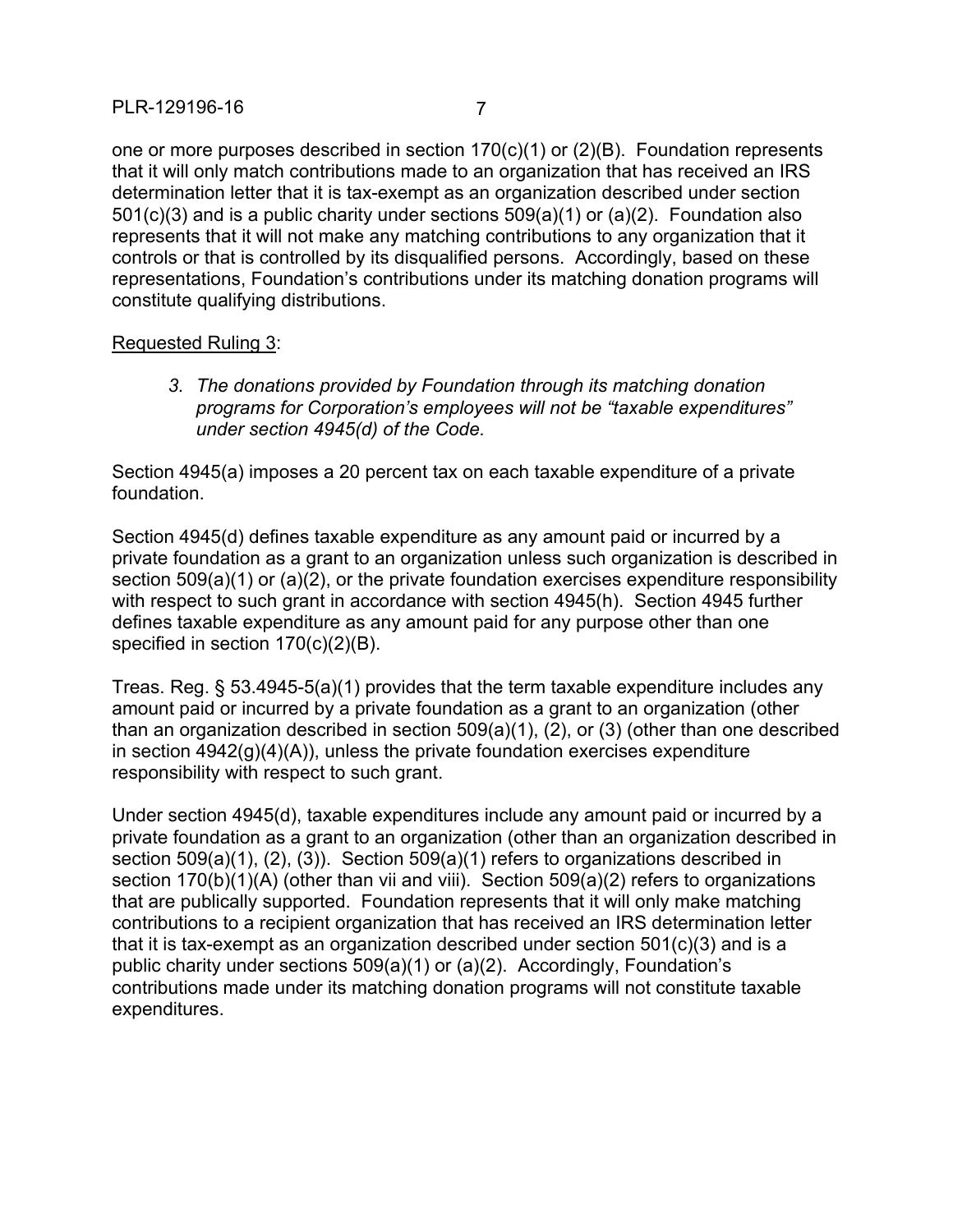# **Conclusion**

Based on the foregoing, and assuming the accuracy of the facts and representations described herein, we rule as follows with respect to Program 1 and Program 2:

- 1. The donations that Foundation makes pursuant to its matching donation programs will not constitute self-dealing under section 4941.
- 2. The donations that Foundation makes pursuant to its matching donation programs will be qualified distributions for Foundation under section 4942(g).
- 3. The donations that Foundation makes pursuant to its matching donation programs will not constitute taxable expenditures under section 4945(d).

This letter does not address the applicability of any section of the Code or regulations to the facts submitted other than with respect to the sections specifically described. Because it could help resolve questions concerning your federal income tax status, this ruling should be kept in your permanent records.

This letter will be made available for public inspection under section 6110 after certain deletions of identifying information are made. For details, please read the enclosed Notice 437, *Notice of Intention to Disclose*. A copy of this ruling with the deletions we intend to make available for public inspection is attached to the Notice 437. If you disagree with our proposed deletions, you should follow the instructions in the Notice 437.

The rulings contained in this letter are based upon information and representations submitted by Foundation and accompanied by a penalty of perjury statement executed by an individual with authority to bind Foundation and upon the understanding that there will be no material changes in the facts. This office has not verified any of the materials submitted in support of the request for rulings, and such material is subject to verification on examination.

This letter is directed only to Foundation. Section 6110(k)(3) provides that it may not be used or cited by others as precedent. This letter does not apply to the matching donation programs retained by Corporation for the donations occurring in State 1, State 2, State 3, and State 4.

A copy of this letter must be attached to any tax return to which it is relevant. Alternatively, if Foundation files its returns electronically, it may satisfy this requirement by attaching a statement to its return that provides the date and control number of this letter.